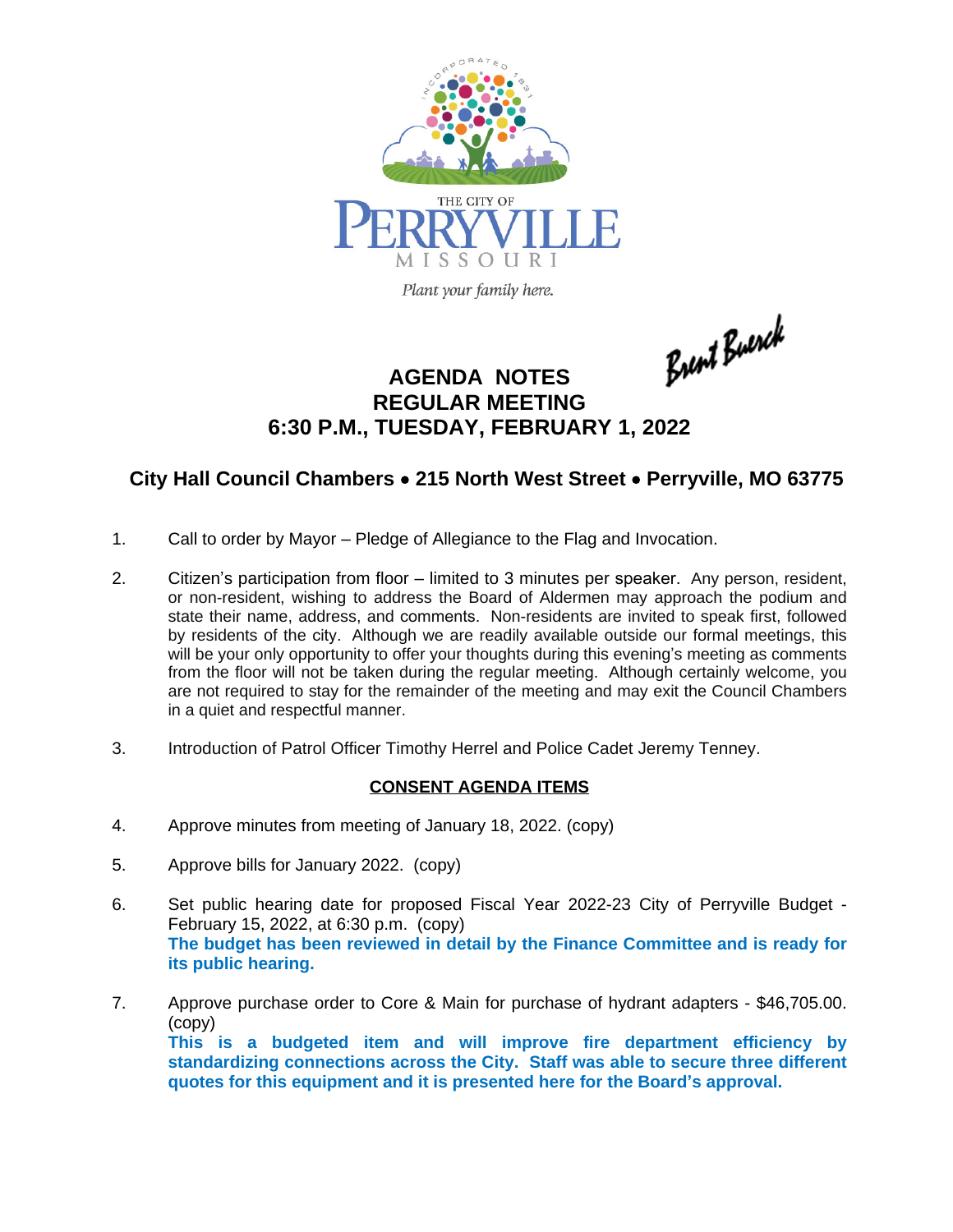- 8. Approve purchase order to Missouri State Highway Patrol for purchase of 2018 Dodge Charger to replace totaled police car - \$18,950.00. (copy) **This will replace the wrecked Charger with an equivalent model. The Police Department has visited this car if Jefferson City and found it to be mechanically sound. The purchase is nearly covered by the insurance money received for the totaled vehicle and support equipment will be able to be reused by purchasing this vehicle which is a similar make and model.**
- 9. Approve purchase order to Forward Slash Technology, LLC, for purchase and installation of security systems - \$61,733.49. (copy) **This process has been discussed several times with the Board and is presented here for approval. Forward Slash is the City's IT company and Axis is the equipment they sell and service. Due to the size of our purchase, we were able to secure a 15% reduction on the hardware costs. This will provide new cameras at City Hall and the Park Center. This system is also expandable and will allow for remote cameras on cellular data if/when needed. NOTE: This estimate represents an "all in" cost, including estimated labor costs and material for CAT 6 cabling and electrician labor for redoing wiring.**
- 10. Approve bids for Mini-Park Mowing Project and award to Welker Brothers Landscaping, LLC, per recommendation of Parks & Recreation Director Cadwell - \$780/per mow/5 parks. (copy) **Staff continues to believe contractual mowing of neighborhood parks to be a costeffective and practical approach to this work. Similar to before, we would also like to offer a second year, mutually agreed upon renewal option if the service is good. The contractor is new to city work but is known to park staff.**
- 11. Approve plans and specifications for the Perryville Fire Station Utility Main Extensions and authorize staff to advertise for bids. (copy available at meeting) **Next year's budget includes the new Fire Station No. 2 along Perryville Blvd. The budget also proposes water and sewer line extensions to serve that property. Those plans are ready for bid and staff would like to do so now, knowing the work will be done next fiscal year.**
- 12. Approve request from PHS Project Graduation Committee to hold a boot drive at stop lights around the Square on Friday and Saturday, April 8 and 9, 2022. (copy) **The event will run on Friday and Saturday on all intersections of the Downtown Square. Upon approval, the Police Department is asked to switch the lights to flashing for increased safety during that time.**
- 13. Approve request from Mary Jane Burgers & Brew and Warren Visual to hold the Annual Polar Beer 5K Run on Saturday, March 26, 2022. (copy) **This event is an interesting variation of the typical 5K run. It is based on similar events in the Soulard area of St. Louis. Participants will begin their run at Mary Jane's on the Downtown Square, stopping several times along the route for a small beer sample. Only race participants will be served alcohol along the route. This event and its proposed route have been shared with the Police Department and volunteers will be located at each intersection. In the past, we have seen as many as 300 or 400 runners participate in this event from around the region.**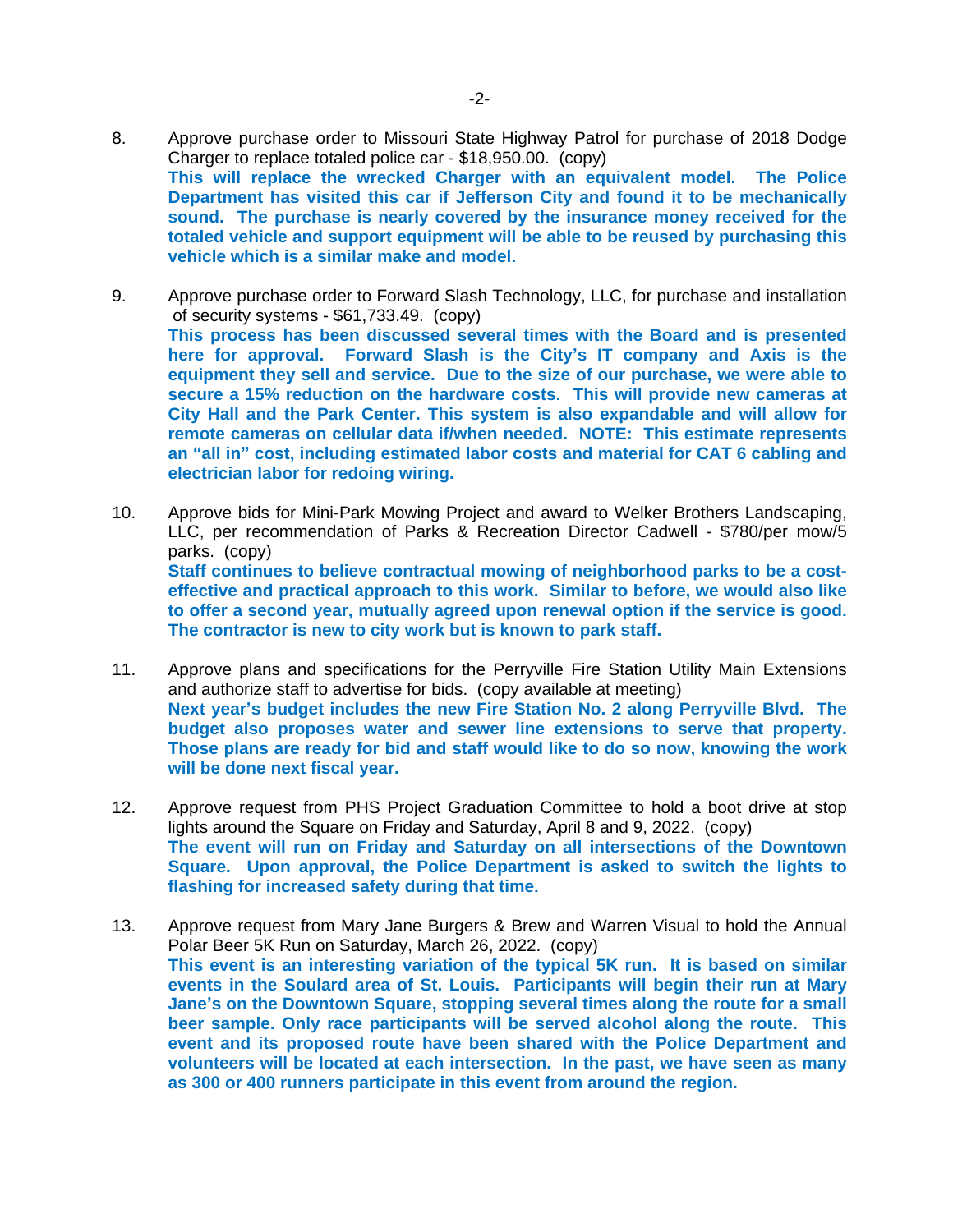14. Approve request from St. Vincent Education Foundation for use of trash truck. (copy) **Staff proposes a fee of \$50 per day for the use of the trash truck. The trash truck will be delivered on March 9 th as requested and will be picked up upon their notification (estimated at March 13).**

## **END OF CONSENT AGENDA**

- 15. Discussion regarding Market Analysis and Retail Recruitment Services RFP. (copy) **The Board previously suggested a willingness to proceed with this retail study but, in reviewing the budget, the Finance Committee expressed a preference for waiting until perhaps next year (or even later). Staff would like to see the project proceed sooner than later and sees the value in having this information ready for the new EDA Director. That said, it is being brought back to the Board for further direction since the Finance Committee preferred a different direction than the full Board previously gave staff. Included in supporting documents are comments from several cities that have done such a project and a copy of the RFP staff drafted (which provides a summary of the goals and deliverables of the project).**
- 16. Resolution 2022-01 Supporting efforts to name the new bridge connecting Perry County and Randolph County the "Don Welge Memorial Bridge." **On January 20th, City staff coordinated a meeting with representatives of both Missouri and Illinois to discuss the naming of the new Chester Bridge. Like the Perryville Board of Aldermen, the entire group agreed "Don Welge Memorial Bridge" would be highly appropriate. It was suggested the involved cities and counties pass a resolution indicating our support for this moniker. Once those resolutions are collected, the group will proceed with the naming application.**
- 17. Bill No. 6263 for No. Ordinance 6480 Entering into an Engagement Letter with Day Pitney, LLP, and Privileged and Confidential Common Interest and Joint Litigation Agreement relative to Natural Gas Pipeline Intervenor Group Legal Representation - second reading and final passage. (copy) **Day Pitney is the IMGA-recommended attorney to represent the City of Perryville (along with other customers) in the Federal Energy Regulatory Commission's (FERC) rate case involving the Natural Gas Pipeline Company of America, LLC (NGPL), which is where the City receives its natural gas. The City has previously utilized such firms, in concert with other cities, to ensure the best prices for our customers. The second document is a confidentiality agreement with the Illinois Municipal Electric Agency,**

**one of the partners involved.**

18. Bill No. 6264 for Ordinance No. 6481 – Amending Title 17, Chapter 17.60.050(B), of the Code of Ordinances relative to Schedule of Minimum Parking Spaces Required - second reading and final passage. (copy) **Staff previously visited with the Planning & Zoning Commission and the Board of Aldermen regarding parking requirements. At this time, staff proposes eliminating requirements for commercial businesses and simply allowing the businesses to determine their own parking requirements. This will free up more property for redevelopment in the City and also allows the private businesses to consider things like online shopping, store delivery and pickup, and changing shopper preferences in how they design and build their retail spaces. Although this is a growing trend nationally, we would likely be the first city in Missouri to take this step to improve its business climate. At this time, staff proposes leaving the restrictions in place for residential development, particularly as it relates to multi-family complexes.**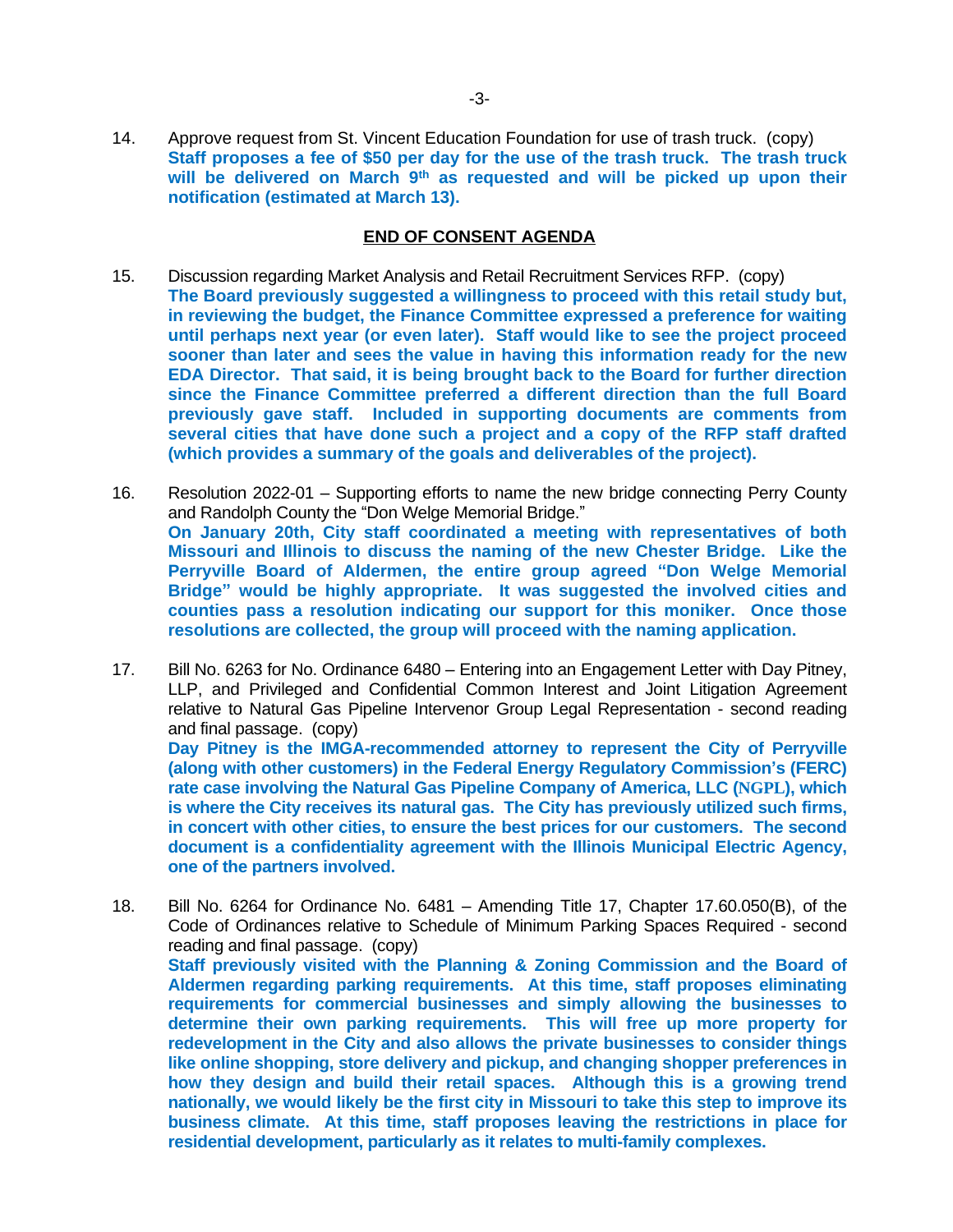- 19. Bill No. 6265 for Ordinance Entering into an agreement with Welker Brothers Landscaping, LLC, relative to Mowing Neighborhood Mini-Parks – first reading. (copy enclosed – may be read by title only) **See Item 10 above.**
- 20. Bill No. 6266 for Ordinance Entering into an agreement with Horner & Shifrin, Inc., relative to engineering services regarding Water Model Update and Evaluation – Phase 1 - first reading. (copy enclosed - may be read by title only) **Several years ago, the City worked with engineers at CMT and Hurst-Rosche, Inc. to develop a model of the water system. Staff turnover at Hurst-Rosche has eliminated our ability to keep the model updated. Public Works staff has reached out to several firms and recommends Horner & Shifrin to fulfill this task, detailed here as Phase 1. NOTE: This is a draft of the contract. Specific clauses are still being negotiated.**
- 21. Bill No. 6267 for Ordinance Accepting easement deed from Perry County Community Task Force - first reading. (copy enclosed - may be read by title only) **This easement provides for the repair and maintenance of the storm water pipe and connecting sinkhole behind the Community Task Force building.**
- 22. Bill No. 6268 for Ordinance Entering into agreements with artists relative to sculpture exhibition - first reading. (copy enclosed - may be read by title only) **These artists were selected by the Office of Heritage Tourism via a committee process and this contract allows for their display on City property.**
- 23. Bill No. 6269 for Ordinance Amending Section 8.16.130(B) and adding Section 8.116.140 (D) to the Code of Ordinances relative to residential disposal of large solid waste - first reading. (copy enclosed - may be read by title only) **This change was previously reviewed by the Board of Aldermen and is presented here in ordinance form to make that decision official. In short, it requires ancillary refuse material (brush, bags, limbs, etc.) to be set out the same day trash carts are. This will allow staff an opportunity to schedule its pickup instead of simply driving through town looking for piles on a later day. Additionally, we clarified pile size for** Spring/Fall cleanup of 60 cubic feet, giving the example of 3'x4'x5'; changed the week **of Fall Cleanup to avoid the Columbus Day holiday which the County observes; and added more details to the scheduled bulk trash pickup size (360 cubic feet of trash).**
- 24. Bill No. 6270 for Ordinance Entering into an agreement with Garrett and Lillian Prevallet relative to real estate purchase and sale of property located at 119 North Jackson Street first reading. (copy enclosed - may be read by title only) **This contract relates to the sale of the impound building. The closing is set for May 1 and Police Department staff is working on a plan for moving or disposing of the equipment and material currently stored within that building.**
- 25. Bill No. 6271 for Ordinance Accepting Quit Claim Deed from Missouri Highways and Transportation Commission relative to purchase of property at Rand Avenue and Perryville Boulevard intersection - first reading. (copy enclosed - may be read by title only) **This has long been in the works and will purchase the small corner of ROW needed for the new Fire Station along the bypass (parking lot space). At a previous meeting, the Board approved the purchase price of \$2,201.47.**